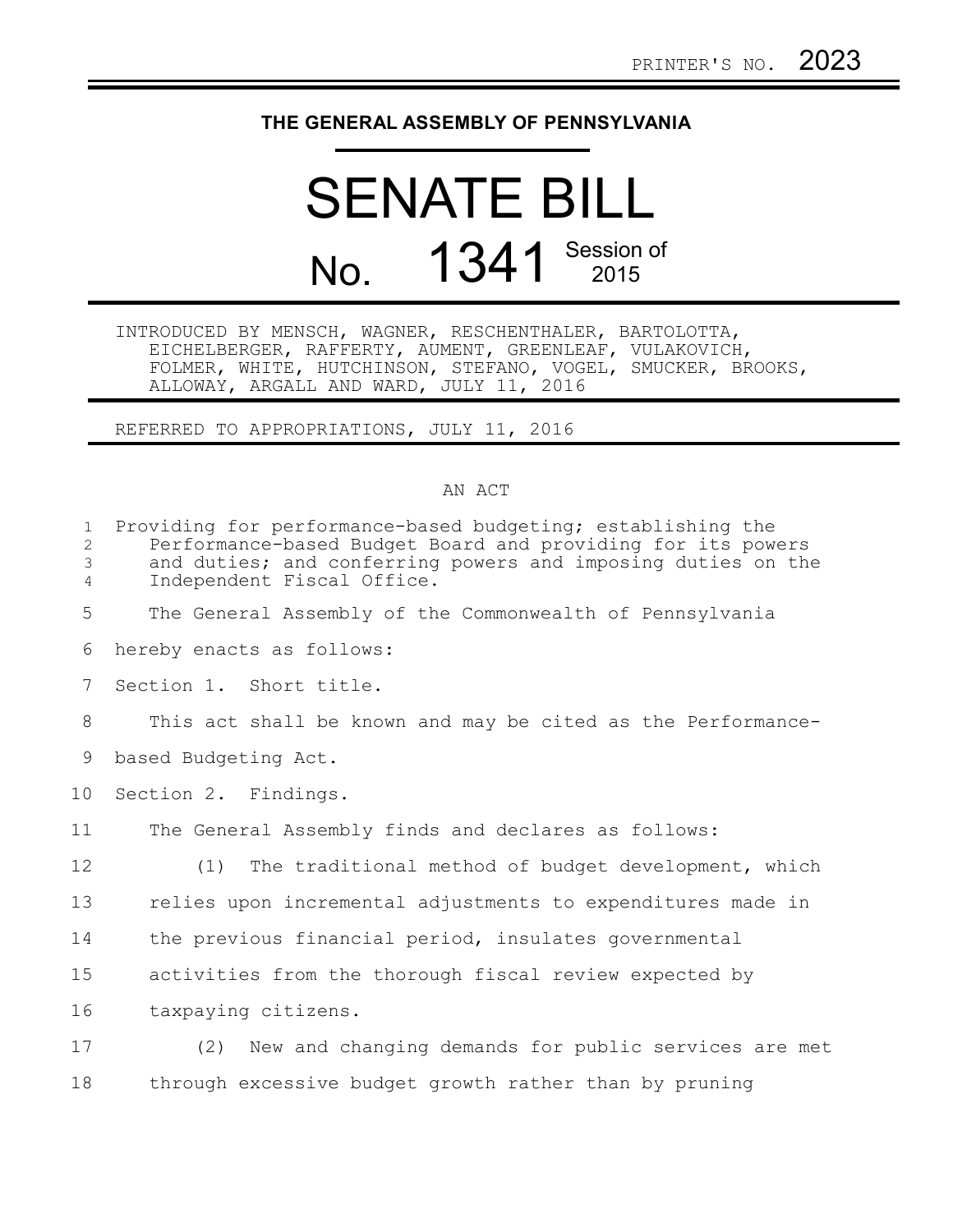obsolete programs and redirecting existing funds. Some programs were established so long ago that the original statutory basis has either been forgotten or is out of date. In time, the budget is driven by inertia rather than by clear and defensible purposes. 1 2 3 4 5

(3) Performance-based budgeting is an effective method to counter the tendency toward perpetuation of outmoded State programs. 6 7 8

Section 3. Definitions. 9

The following words and phrases when used in this act shall have the meanings given to them in this section unless the context clearly indicates otherwise: 10 11 12

"Board." The Performance-based Budget Board established under this act. 13 14

Section 4. Performance-based Budget Board. 15

(a) Establishment.--The Performance-based Budget Board is established as an independent board to review the performancebased budget plans of State agencies and make recommendations on how each agency's programs may be made more transparent, effective and efficient. 16 17 18 19 20

(b) Members.--The board shall consist of the following members: 21 22

(1) The Secretary of the Budget. 23

(2) The chairperson of the Appropriations Committee of the Senate. 24 25

(3) The minority chairperson of the Appropriations Committee of the Senate. 26 27

(4) The chairperson of the Appropriations Committee of the House of Representatives. 28 29

(5) The minority chairperson of the Appropriations 20160SB1341PN2023 - 2 -30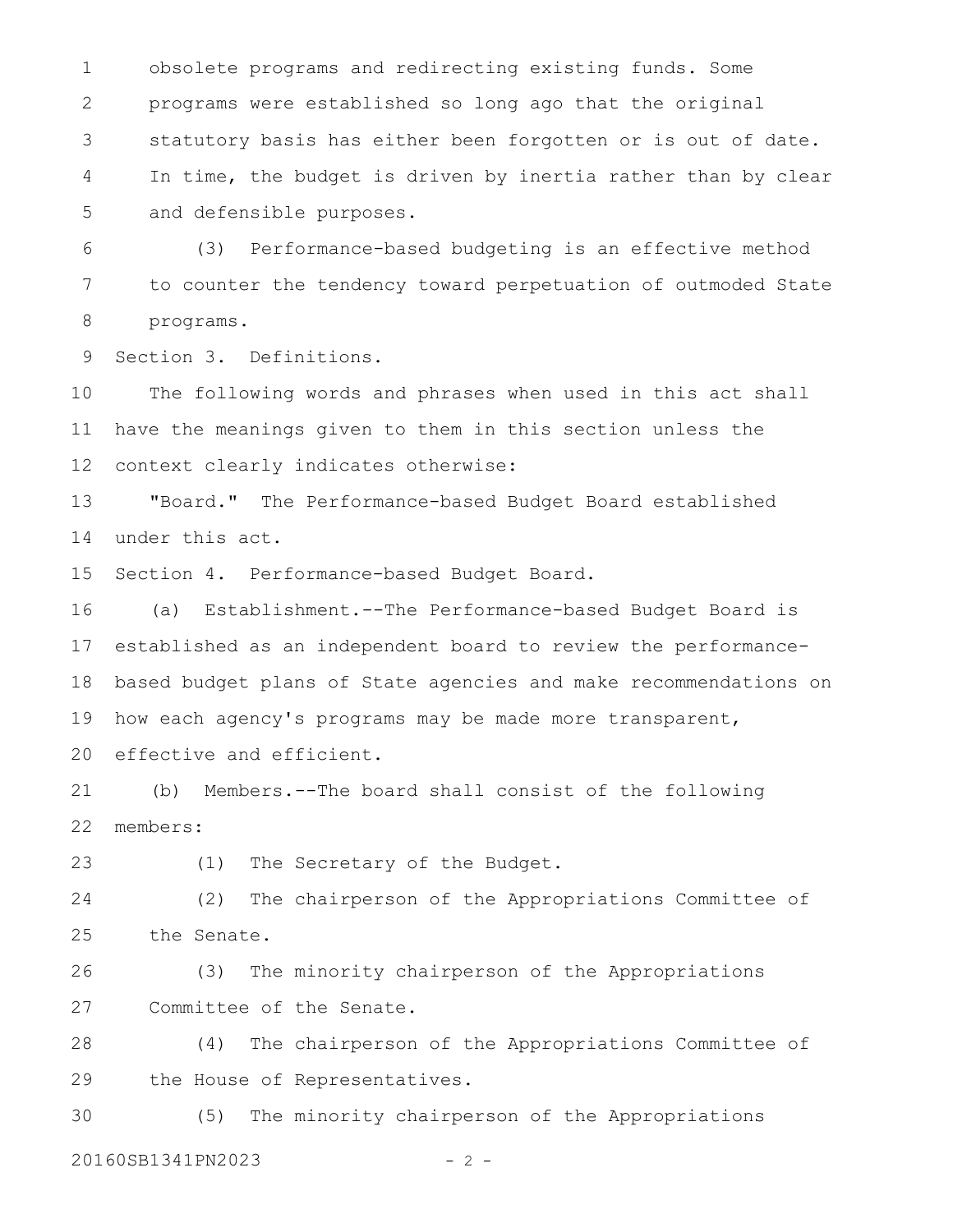Committee of the House of Representatives. 1

Section 5. Budget review. 2

(a) Board.--The following shall apply: 3

(1) The board shall review each State agency's performance-based budget plan submitted under paragraph (2) and make recommendations on making the programs administered by the agency more transparent, effective and efficient. The board shall submit its recommendations to the Independent Fiscal Office for review. 4 5 6 7 8 9

10

(2) The following shall apply:

(i) Except as otherwise provided under subparagraph (ii), each time a State agency is under review by the board, the board shall notify the agency and require the agency to prepare and submit a performance-based budget plan in addition to any other information that may be required by statute, rule or directive. At a minimum, the plan shall contain the following information: 11 12 13 14 15 16 17

(A) A description of those discrete activities that comprise the agency and a justification for the existence of each activity by reference to statute or other legal authority. 18 19 20 21

(B) For each activity, a quantitative estimate of any adverse impacts that could reasonably be expected should the activity be discontinued, together with a full description of the methods by which the adverse impact is estimated. 22 23 24 25 26

(C) For each activity, an itemized account of expenditures that would be required to maintain the activity at the minimum level of service required by the statutory authority, together with a concise 27 28 29 30

20160SB1341PN2023 - 3 -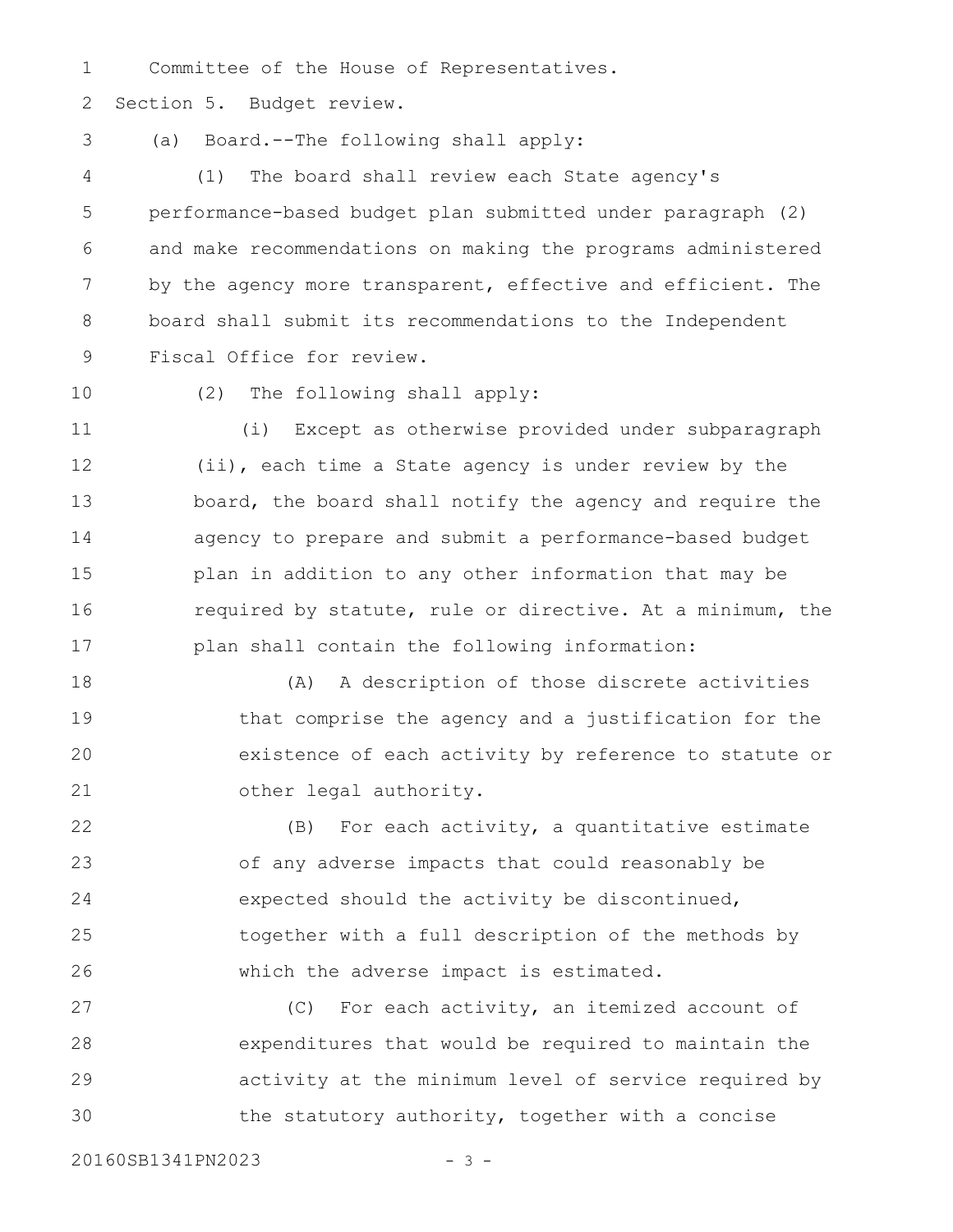statement of the quantity and quality of services required at that minimum level.

(D) For each activity, an itemized account of expenditures required to maintain the activity at current levels of service, together with a concise statement of the quantity and quality of services being provided. 3 4 5 6 7

1

2

(E) A ranking of all activities that shows the relative contribution of each activity to the overall goals and purposes of the agency at current service levels. 8 9 10 11

(F) A mission statement on how the agency is accountable to taxpayers. 12 13

(ii) In 2016, the Governor shall submit a performance-based budget plan to the board for agencies with cumulative total expenditures of at least 8% of the General Fund budget. 14 15 16 17

(3) Each agency shall receive a performance-based budget review no less often than once every five years. In order to implement this schedule, beginning in 2018, approximately 20% of agencies shall be subject to performance-based budget plan review each year. 18 19 20 21 22

(b) Independent Fiscal Office.--Within 30 days of receipt of the board's recommendations, the Independent Fiscal Office shall review the recommendations and prepare a report that approves or disapproves the recommendations. The report shall be issued to the Governor, the President pro tempore of the Senate, the Minority Leader of the Senate, the Speaker of the House of Representatives, the Minority Leader of the House of Representatives, the chairperson of the Appropriations Committee 23 24 25 26 27 28 29 30

20160SB1341PN2023 - 4 -